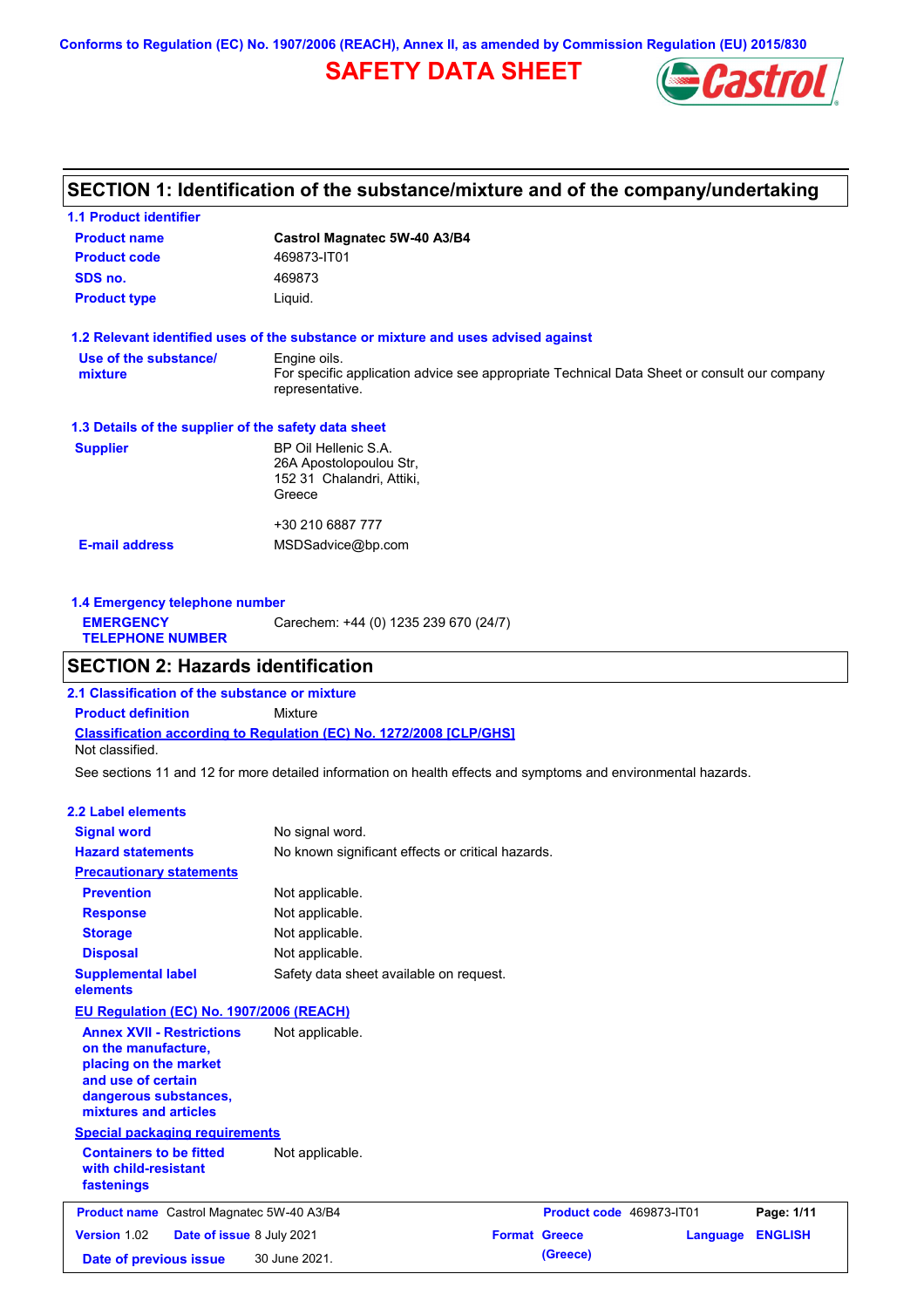# **SECTION 2: Hazards identification**

| <b>Tactile warning of danger</b>                                                                                         | Not applicable.                                                                                                                                                                                                          |
|--------------------------------------------------------------------------------------------------------------------------|--------------------------------------------------------------------------------------------------------------------------------------------------------------------------------------------------------------------------|
| 2.3 Other hazards                                                                                                        |                                                                                                                                                                                                                          |
| <b>Results of PBT and vPvB</b><br>assessment                                                                             | Product does not meet the criteria for PBT or vPvB according to Regulation (EC) No. 1907/2006,<br>Annex XIII.                                                                                                            |
| <b>Product meets the criteria</b><br>for PBT or vPvB according<br>to Regulation (EC) No.<br><b>1907/2006, Annex XIII</b> | This mixture does not contain any substances that are assessed to be a PBT or a vPvB.                                                                                                                                    |
| Other hazards which do<br>not result in classification                                                                   | Defatting to the skin.<br>USED ENGINE OILS<br>Used engine oil may contain hazardous components which have the potential to cause skin<br>cancer.<br>See Toxicological Information, section 11 of this Safety Data Sheet. |

## **SECTION 3: Composition/information on ingredients**

**3.2 Mixtures**

| <b>Product definition</b><br>Mixture                                                   |                                                                                        |           |                                               |             |
|----------------------------------------------------------------------------------------|----------------------------------------------------------------------------------------|-----------|-----------------------------------------------|-------------|
| Highly refined base oil (IP 346 DMSO extract < 3%). Proprietary performance additives. |                                                                                        |           |                                               |             |
| <b>Product/ingredient</b><br>name                                                      | <b>Identifiers</b>                                                                     | %         | <b>Regulation (EC) No.</b><br>1272/2008 [CLP] | <b>Type</b> |
| Distillates (petroleum), hydrotreated<br>heavy paraffinic                              | REACH #: 01-2119484627-25<br>$EC: 265-157-1$<br>CAS: 64742-54-7<br>Index: 649-467-00-8 | ≥50 - ≤75 | Not classified.                               | [2]         |
| Distillates (petroleum), hydrotreated<br>heavy paraffinic                              | REACH #: 01-2119484627-25<br>EC: 265-157-1<br>CAS: 64742-54-7<br>Index: 649-467-00-8   | 225 - ≤50 | Asp. Tox. 1, H304                             | [1] [2]     |
| Distillates (petroleum), solvent-<br>dewaxed heavy paraffinic                          | REACH #: 01-2119471299-27<br>EC: 265-169-7<br>CAS: 64742-65-0<br>Index: 649-474-00-6   | ≲5        | Not classified.                               | $[2]$       |
| Lubricating oils (petroleum), C15-30,<br>hydrotreated neutral oil-based                | REACH #: 01-2119474878-16<br>EC: 276-737-9<br>CAS: 72623-86-0<br>Index: 649-482-00-X   | ו≥ ≤      | Asp. Tox. 1, H304                             | [1] [2]     |
| Lubricating oils (petroleum), C20-50,<br>hydrotreated neutral oil-based                | REACH #: 01-2119474889-13<br>EC: 276-738-4<br>CAS: 72623-87-1<br>Index: 649-483-00-5   | -≤3       | Asp. Tox. 1, H304                             | [1] [2]     |
| See Section 16 for the full text of the H statements declared above.                   |                                                                                        |           |                                               |             |

**Type** 

[1] Substance classified with a health or environmental hazard

[2] Substance with a workplace exposure limit

[3] Substance meets the criteria for PBT according to Regulation (EC) No. 1907/2006, Annex XIII

[4] Substance meets the criteria for vPvB according to Regulation (EC) No. 1907/2006, Annex XIII

[5] Substance of equivalent concern

[6] Additional disclosure due to company policy

Occupational exposure limits, if available, are listed in Section 8.

### **SECTION 4: First aid measures**

| <b>4.1 Description of first aid measures</b>     |                           |                                                                                                                                                                                                                                         |          |                |  |  |
|--------------------------------------------------|---------------------------|-----------------------------------------------------------------------------------------------------------------------------------------------------------------------------------------------------------------------------------------|----------|----------------|--|--|
| Eye contact                                      |                           | In case of contact, immediately flush eyes with plenty of water for at least 15 minutes. Eyelids<br>should be held away from the eyeball to ensure thorough rinsing. Check for and remove any<br>contact lenses. Get medical attention. |          |                |  |  |
| <b>Skin contact</b>                              |                           | Wash skin thoroughly with soap and water or use recognised skin cleanser. Remove<br>contaminated clothing and shoes. Wash clothing before reuse. Clean shoes thoroughly before<br>reuse. Get medical attention if irritation develops.  |          |                |  |  |
| <b>Inhalation</b>                                |                           | If inhaled, remove to fresh air. Get medical attention if symptoms occur.                                                                                                                                                               |          |                |  |  |
| <b>Product name</b> Castrol Magnatec 5W-40 A3/B4 |                           | Product code 469873-IT01                                                                                                                                                                                                                |          | Page: 2/11     |  |  |
| <b>Version 1.02</b>                              | Date of issue 8 July 2021 | <b>Format Greece</b>                                                                                                                                                                                                                    | Language | <b>ENGLISH</b> |  |  |
| Date of previous issue                           | 30 June 2021.             | (Greece)                                                                                                                                                                                                                                |          |                |  |  |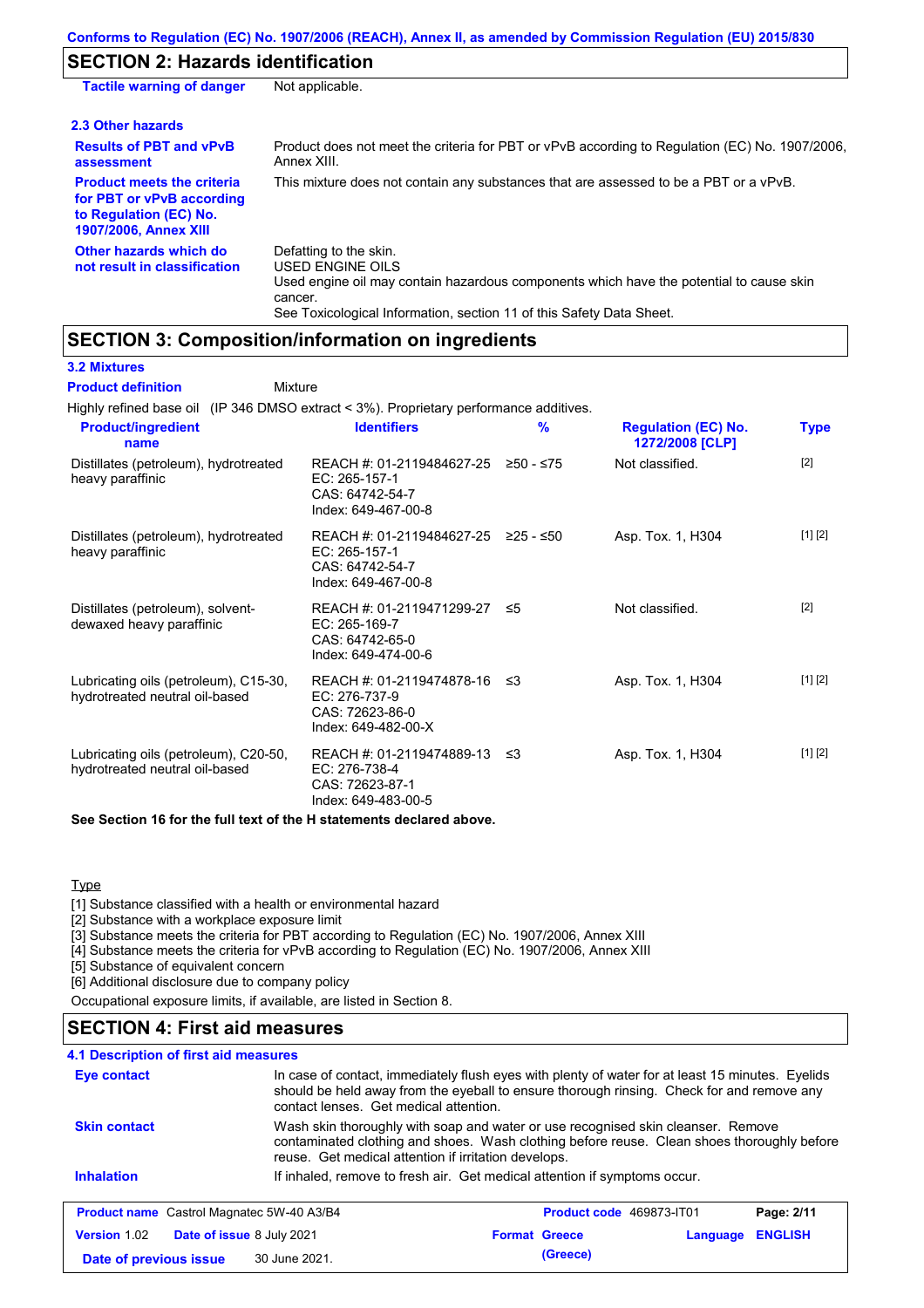### **Conforms to Regulation (EC) No. 1907/2006 (REACH), Annex II, as amended by Commission Regulation (EU) 2015/830**

## **SECTION 4: First aid measures**

| SECTION 4. FISL ald measures          |                                                                                                                   |
|---------------------------------------|-------------------------------------------------------------------------------------------------------------------|
| <b>Ingestion</b>                      | Do not induce vomiting unless directed to do so by medical personnel. Get medical attention if<br>symptoms occur. |
| <b>Protection of first-aiders</b>     | No action shall be taken involving any personal risk or without suitable training.                                |
|                                       | 4.2 Most important symptoms and effects, both acute and delayed                                                   |
|                                       | See Section 11 for more detailed information on health effects and symptoms.                                      |
| <b>Potential acute health effects</b> |                                                                                                                   |
| <b>Inhalation</b>                     | Vapour inhalation under ambient conditions is not normally a problem due to low vapour<br>pressure.               |
| <b>Ingestion</b>                      | No known significant effects or critical hazards.                                                                 |
| <b>Skin contact</b>                   | Defatting to the skin. May cause skin dryness and irritation.                                                     |
| Eye contact                           | No known significant effects or critical hazards.                                                                 |
|                                       | Delayed and immediate effects as well as chronic effects from short and long-term exposure                        |
| <b>Inhalation</b>                     | Overexposure to the inhalation of airborne droplets or aerosols may cause irritation of the<br>respiratory tract. |
| <b>Ingestion</b>                      | Ingestion of large quantities may cause nausea and diarrhoea.                                                     |
| <b>Skin contact</b>                   | Prolonged or repeated contact can defat the skin and lead to irritation and/or dermatitis.                        |
| Eye contact                           | Potential risk of transient stinging or redness if accidental eye contact occurs.                                 |

### **4.3 Indication of any immediate medical attention and special treatment needed**

| <b>Notes to physician</b> |  | Treatment should in general be symptomatic and directed to relieving any effects. |  |  |  |  |
|---------------------------|--|-----------------------------------------------------------------------------------|--|--|--|--|
|---------------------------|--|-----------------------------------------------------------------------------------|--|--|--|--|

## **SECTION 5: Firefighting measures**

| 5.1 Extinguishing media                                                                                                                                             |                                                                                                                                                                                                                                                                                                                                                                   |  |
|---------------------------------------------------------------------------------------------------------------------------------------------------------------------|-------------------------------------------------------------------------------------------------------------------------------------------------------------------------------------------------------------------------------------------------------------------------------------------------------------------------------------------------------------------|--|
| <b>Suitable extinguishing</b><br>media                                                                                                                              | In case of fire, use foam, dry chemical or carbon dioxide extinguisher or spray.                                                                                                                                                                                                                                                                                  |  |
| <b>Unsuitable extinguishing</b><br>Do not use water jet. The use of a water jet may cause the fire to spread by splashing the<br>burning product.<br>media          |                                                                                                                                                                                                                                                                                                                                                                   |  |
| 5.2 Special hazards arising from the substance or mixture                                                                                                           |                                                                                                                                                                                                                                                                                                                                                                   |  |
| <b>Hazards from the</b><br>substance or mixture                                                                                                                     | In a fire or if heated, a pressure increase will occur and the container may burst.                                                                                                                                                                                                                                                                               |  |
| <b>Hazardous combustion</b><br>Combustion products may include the following:<br>carbon oxides (CO, CO <sub>2</sub> ) (carbon monoxide, carbon dioxide)<br>products |                                                                                                                                                                                                                                                                                                                                                                   |  |
| 5.3 Advice for firefighters                                                                                                                                         |                                                                                                                                                                                                                                                                                                                                                                   |  |
| <b>Special precautions for</b><br>fire-fighters                                                                                                                     | No action shall be taken involving any personal risk or without suitable training. Promptly<br>isolate the scene by removing all persons from the vicinity of the incident if there is a fire.                                                                                                                                                                    |  |
| <b>Special protective</b><br>equipment for fire-fighters                                                                                                            | Fire-fighters should wear appropriate protective equipment and self-contained breathing<br>apparatus (SCBA) with a full face-piece operated in positive pressure mode. Clothing for fire-<br>fighters (including helmets, protective boots and gloves) conforming to European standard EN<br>469 will provide a basic level of protection for chemical incidents. |  |

### **SECTION 6: Accidental release measures**

#### **6.2 Environmental precautions** Avoid dispersal of spilt material and runoff and contact with soil, waterways, drains and sewers. Inform the relevant authorities if the product has caused environmental pollution (sewers, waterways, soil or air). **6.1 Personal precautions, protective equipment and emergency procedures For non-emergency personnel For emergency responders** No action shall be taken involving any personal risk or without suitable training. Evacuate surrounding areas. Keep unnecessary and unprotected personnel from entering. Do not touch or walk through spilt material. Floors may be slippery; use care to avoid falling. Put on appropriate personal protective equipment. If specialised clothing is required to deal with the spillage, take note of any information in Section 8 on suitable and unsuitable materials. See also the information in "For nonemergency personnel".

### **6.3 Methods and material for containment and cleaning up**

| <b>Product name</b> Castrol Magnatec 5W-40 A3/B4 |  | Product code 469873-IT01 |                      | Page: 3/11       |  |
|--------------------------------------------------|--|--------------------------|----------------------|------------------|--|
| <b>Version 1.02 Date of issue 8 July 2021</b>    |  |                          | <b>Format Greece</b> | Language ENGLISH |  |
| Date of previous issue                           |  | 30 June 2021.            | (Greece)             |                  |  |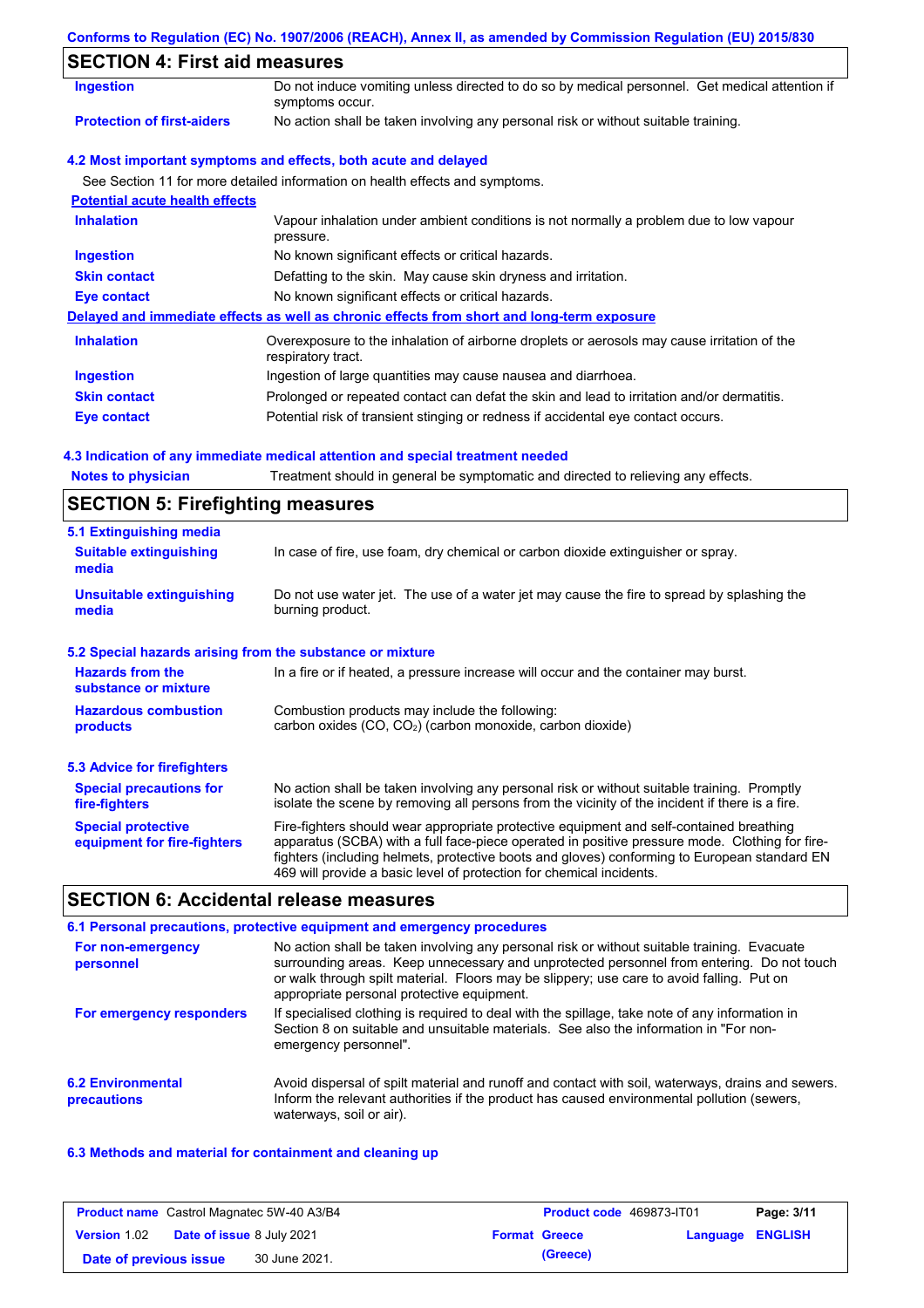# **SECTION 6: Accidental release measures**

| <b>Small spill</b>                        | Stop leak if without risk. Move containers from spill area. Absorb with an inert material and<br>place in an appropriate waste disposal container. Dispose of via a licensed waste disposal<br>contractor.                                                                                                                                                                                     |
|-------------------------------------------|------------------------------------------------------------------------------------------------------------------------------------------------------------------------------------------------------------------------------------------------------------------------------------------------------------------------------------------------------------------------------------------------|
| Large spill                               | Stop leak if without risk. Move containers from spill area. Prevent entry into sewers, water<br>courses, basements or confined areas. Contain and collect spillage with non-combustible,<br>absorbent material e.g. sand, earth, vermiculite or diatomaceous earth and place in container<br>for disposal according to local regulations. Dispose of via a licensed waste disposal contractor. |
| 6.4 Reference to other<br><b>sections</b> | See Section 1 for emergency contact information.<br>See Section 5 for firefighting measures.<br>See Section 8 for information on appropriate personal protective equipment.<br>See Section 12 for environmental precautions.<br>See Section 13 for additional waste treatment information.                                                                                                     |

# **SECTION 7: Handling and storage**

| 7.1 Precautions for safe handling                                                    |                                                                                                                                                                                                                                                                                                                                                                                                                                                                                          |
|--------------------------------------------------------------------------------------|------------------------------------------------------------------------------------------------------------------------------------------------------------------------------------------------------------------------------------------------------------------------------------------------------------------------------------------------------------------------------------------------------------------------------------------------------------------------------------------|
| <b>Protective measures</b>                                                           | Put on appropriate personal protective equipment.                                                                                                                                                                                                                                                                                                                                                                                                                                        |
| <b>Advice on general</b><br>occupational hygiene                                     | Eating, drinking and smoking should be prohibited in areas where this material is handled.<br>stored and processed. Wash thoroughly after handling. Remove contaminated clothing and<br>protective equipment before entering eating areas. See also Section 8 for additional<br>information on hygiene measures.                                                                                                                                                                         |
| <b>7.2 Conditions for safe</b><br>storage, including any<br><i>incompatibilities</i> | Store in accordance with local requiations. Store in a dry, cool and well-ventilated area, away<br>from incompatible materials (see Section 10). Keep away from heat and direct sunlight. Keep<br>container tightly closed and sealed until ready for use. Containers that have been opened must<br>be carefully resealed and kept upright to prevent leakage. Store and use only in equipment/<br>containers designed for use with this product. Do not store in unlabelled containers. |
| Not suitable                                                                         | Prolonged exposure to elevated temperature                                                                                                                                                                                                                                                                                                                                                                                                                                               |
| 7.3 Specific end use(s)                                                              |                                                                                                                                                                                                                                                                                                                                                                                                                                                                                          |
| <b>Recommendations</b>                                                               | See section 1.2 and Exposure scenarios in annex, if applicable.                                                                                                                                                                                                                                                                                                                                                                                                                          |

## **SECTION 8: Exposure controls/personal protection**

|  | <b>8.1 Control parameters</b> |  |
|--|-------------------------------|--|
|--|-------------------------------|--|

| <b>Occupational exposure limits</b>                                     |                                                                                                                                                                                                                                                                                                                                                                                                                                                                                                                                                                                                                                                                                                                                                                                                                                                                                                                                                        | No exposure limit value known.                                                                                                                                                                                                                       |  |  |  |
|-------------------------------------------------------------------------|--------------------------------------------------------------------------------------------------------------------------------------------------------------------------------------------------------------------------------------------------------------------------------------------------------------------------------------------------------------------------------------------------------------------------------------------------------------------------------------------------------------------------------------------------------------------------------------------------------------------------------------------------------------------------------------------------------------------------------------------------------------------------------------------------------------------------------------------------------------------------------------------------------------------------------------------------------|------------------------------------------------------------------------------------------------------------------------------------------------------------------------------------------------------------------------------------------------------|--|--|--|
| <b>Product/ingredient name</b>                                          |                                                                                                                                                                                                                                                                                                                                                                                                                                                                                                                                                                                                                                                                                                                                                                                                                                                                                                                                                        | <b>Exposure limit values</b>                                                                                                                                                                                                                         |  |  |  |
| Distillates (petroleum), hydrotreated heavy paraffinic                  |                                                                                                                                                                                                                                                                                                                                                                                                                                                                                                                                                                                                                                                                                                                                                                                                                                                                                                                                                        | Ministry of Labour and Social Affairs (Greece).<br>TWA: 5 mg/m <sup>3</sup> 8 hours. Issued/Revised: 5/1999 Form: mist                                                                                                                               |  |  |  |
| Distillates (petroleum), hydrotreated heavy paraffinic                  |                                                                                                                                                                                                                                                                                                                                                                                                                                                                                                                                                                                                                                                                                                                                                                                                                                                                                                                                                        | Ministry of Labour and Social Affairs (Greece).<br>TWA: 5 mg/m <sup>3</sup> 8 hours. Issued/Revised: 5/1999 Form: mist                                                                                                                               |  |  |  |
| Distillates (petroleum), solvent-dewaxed heavy<br>paraffinic            |                                                                                                                                                                                                                                                                                                                                                                                                                                                                                                                                                                                                                                                                                                                                                                                                                                                                                                                                                        | Ministry of Labour and Social Affairs (Greece).                                                                                                                                                                                                      |  |  |  |
|                                                                         |                                                                                                                                                                                                                                                                                                                                                                                                                                                                                                                                                                                                                                                                                                                                                                                                                                                                                                                                                        | TWA: 5 mg/m <sup>3</sup> 8 hours. Issued/Revised: 5/1999 Form: mist                                                                                                                                                                                  |  |  |  |
| Lubricating oils (petroleum), C15-30, hydrotreated<br>neutral oil-based |                                                                                                                                                                                                                                                                                                                                                                                                                                                                                                                                                                                                                                                                                                                                                                                                                                                                                                                                                        | Ministry of Labour and Social Affairs (Greece).                                                                                                                                                                                                      |  |  |  |
|                                                                         |                                                                                                                                                                                                                                                                                                                                                                                                                                                                                                                                                                                                                                                                                                                                                                                                                                                                                                                                                        | TWA: 5 mg/m <sup>3</sup> 8 hours. Issued/Revised: 5/1999 Form: mist                                                                                                                                                                                  |  |  |  |
| Lubricating oils (petroleum), C20-50, hydrotreated<br>neutral oil-based |                                                                                                                                                                                                                                                                                                                                                                                                                                                                                                                                                                                                                                                                                                                                                                                                                                                                                                                                                        | Ministry of Labour and Social Affairs (Greece).                                                                                                                                                                                                      |  |  |  |
|                                                                         |                                                                                                                                                                                                                                                                                                                                                                                                                                                                                                                                                                                                                                                                                                                                                                                                                                                                                                                                                        | TWA: 5 mg/m <sup>3</sup> 8 hours. Issued/Revised: 5/1999 Form: mist                                                                                                                                                                                  |  |  |  |
| guidance only.                                                          |                                                                                                                                                                                                                                                                                                                                                                                                                                                                                                                                                                                                                                                                                                                                                                                                                                                                                                                                                        | Whilst specific OELs for certain components may be shown in this section, other components may be present in any mist,<br>vapour or dust produced. Therefore, the specific OELs may not be applicable to the product as a whole and are provided for |  |  |  |
| <b>Recommended monitoring</b><br>procedures                             | If this product contains ingredients with exposure limits, personal, workplace atmosphere or<br>biological monitoring may be required to determine the effectiveness of the ventilation or other<br>control measures and/or the necessity to use respiratory protective equipment. Reference<br>should be made to monitoring standards, such as the following: European Standard EN 689<br>(Workplace atmospheres - Guidance for the assessment of exposure by inhalation to chemical<br>agents for comparison with limit values and measurement strategy) European Standard EN<br>14042 (Workplace atmospheres - Guide for the application and use of procedures for the<br>assessment of exposure to chemical and biological agents) European Standard EN 482<br>(Workplace atmospheres - General requirements for the performance of procedures for the<br>measurement of chemical agents) Reference to national guidance documents for methods for |                                                                                                                                                                                                                                                      |  |  |  |
| Product name Castrol Magnatec 5W-40 A3/B4                               |                                                                                                                                                                                                                                                                                                                                                                                                                                                                                                                                                                                                                                                                                                                                                                                                                                                                                                                                                        | Product code 469873-IT01<br>Page: 4/11                                                                                                                                                                                                               |  |  |  |

| <b>Version 1.02</b>    | <b>Date of issue 8 July 2021</b> | <b>Format Greece</b> | <b>Language ENGLISH</b> |  |
|------------------------|----------------------------------|----------------------|-------------------------|--|
| Date of previous issue | 30 June 2021.                    | (Greece)             |                         |  |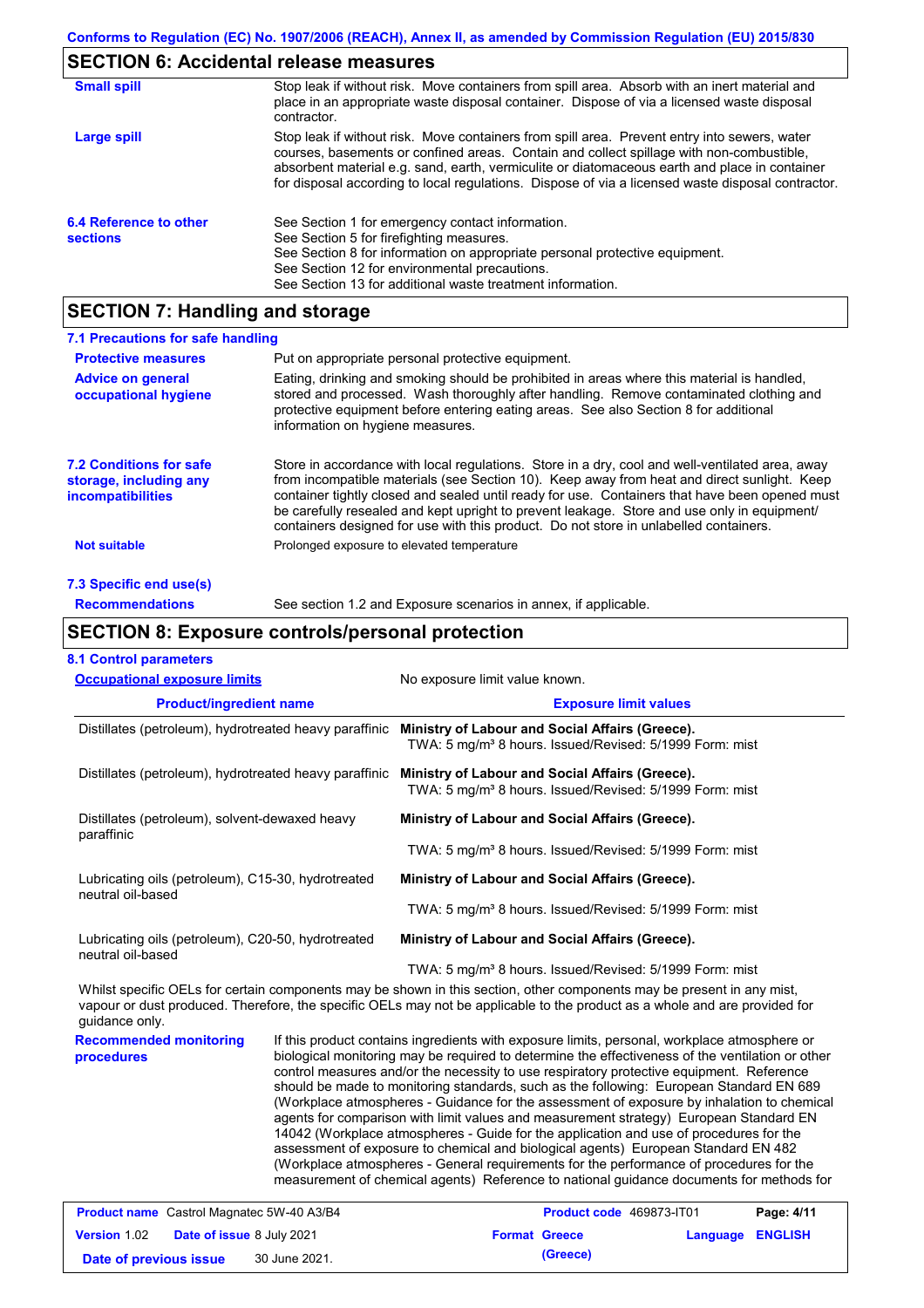# **SECTION 8: Exposure controls/personal protection**

the determination of hazardous substances will also be required.

## **Derived No Effect Level**

No DNELs/DMELs available.

### **Predicted No Effect Concentration**

No PNECs available

| <b>8.2 Exposure controls</b>                      |                                                                                                                                                                                                                                                                                                                                                                                                                                                                                                                                                                                                                                                                                                                                                                                                                                                                                                                                                                                                         |
|---------------------------------------------------|---------------------------------------------------------------------------------------------------------------------------------------------------------------------------------------------------------------------------------------------------------------------------------------------------------------------------------------------------------------------------------------------------------------------------------------------------------------------------------------------------------------------------------------------------------------------------------------------------------------------------------------------------------------------------------------------------------------------------------------------------------------------------------------------------------------------------------------------------------------------------------------------------------------------------------------------------------------------------------------------------------|
| <b>Appropriate engineering</b><br><b>controls</b> | Provide exhaust ventilation or other engineering controls to keep the relevant airborne<br>concentrations below their respective occupational exposure limits.<br>All activities involving chemicals should be assessed for their risks to health, to ensure<br>exposures are adequately controlled. Personal protective equipment should only be considered<br>after other forms of control measures (e.g. engineering controls) have been suitably evaluated.<br>Personal protective equipment should conform to appropriate standards, be suitable for use, be<br>kept in good condition and properly maintained.<br>Your supplier of personal protective equipment should be consulted for advice on selection and<br>appropriate standards. For further information contact your national organisation for standards.<br>The final choice of protective equipment will depend upon a risk assessment. It is important to<br>ensure that all items of personal protective equipment are compatible. |
| <b>Individual protection measures</b>             |                                                                                                                                                                                                                                                                                                                                                                                                                                                                                                                                                                                                                                                                                                                                                                                                                                                                                                                                                                                                         |
| <b>Hygiene measures</b>                           | Wash hands, forearms and face thoroughly after handling chemical products, before eating,<br>smoking and using the lavatory and at the end of the working period. Ensure that eyewash<br>stations and safety showers are close to the workstation location.                                                                                                                                                                                                                                                                                                                                                                                                                                                                                                                                                                                                                                                                                                                                             |
| <b>Respiratory protection</b>                     | In case of insufficient ventilation, wear suitable respiratory equipment.<br>The correct choice of respiratory protection depends upon the chemicals being handled, the<br>conditions of work and use, and the condition of the respiratory equipment. Safety procedures<br>should be developed for each intended application. Respiratory protection equipment should<br>therefore be chosen in consultation with the supplier/manufacturer and with a full assessment<br>of the working conditions.                                                                                                                                                                                                                                                                                                                                                                                                                                                                                                   |
| <b>Eye/face protection</b>                        | Safety glasses with side shields.                                                                                                                                                                                                                                                                                                                                                                                                                                                                                                                                                                                                                                                                                                                                                                                                                                                                                                                                                                       |
| <b>Skin protection</b>                            |                                                                                                                                                                                                                                                                                                                                                                                                                                                                                                                                                                                                                                                                                                                                                                                                                                                                                                                                                                                                         |
| <b>Hand protection</b>                            | <b>General Information:</b>                                                                                                                                                                                                                                                                                                                                                                                                                                                                                                                                                                                                                                                                                                                                                                                                                                                                                                                                                                             |
|                                                   | Because specific work environments and material handling practices vary, safety procedures<br>should be developed for each intended application. The correct choice of protective gloves<br>depends upon the chemicals being handled, and the conditions of work and use. Most gloves<br>provide protection for only a limited time before they must be discarded and replaced (even the<br>best chemically resistant gloves will break down after repeated chemical exposures).                                                                                                                                                                                                                                                                                                                                                                                                                                                                                                                        |
|                                                   | Gloves should be chosen in consultation with the supplier / manufacturer and taking account of<br>a full assessment of the working conditions.                                                                                                                                                                                                                                                                                                                                                                                                                                                                                                                                                                                                                                                                                                                                                                                                                                                          |
|                                                   | Recommended: Nitrile gloves.<br><b>Breakthrough time:</b>                                                                                                                                                                                                                                                                                                                                                                                                                                                                                                                                                                                                                                                                                                                                                                                                                                                                                                                                               |
|                                                   | Breakthrough time data are generated by glove manufacturers under laboratory test conditions<br>and represent how long a glove can be expected to provide effective permeation resistance. It<br>is important when following breakthrough time recommendations that actual workplace<br>conditions are taken into account. Always consult with your glove supplier for up-to-date<br>technical information on breakthrough times for the recommended glove type.<br>Our recommendations on the selection of gloves are as follows:                                                                                                                                                                                                                                                                                                                                                                                                                                                                      |
|                                                   | Continuous contact:                                                                                                                                                                                                                                                                                                                                                                                                                                                                                                                                                                                                                                                                                                                                                                                                                                                                                                                                                                                     |
|                                                   | Gloves with a minimum breakthrough time of 240 minutes, or >480 minutes if suitable gloves<br>can be obtained.<br>If suitable gloves are not available to offer that level of protection, gloves with shorter<br>breakthrough times may be acceptable as long as appropriate glove maintenance and<br>replacement regimes are determined and adhered to.                                                                                                                                                                                                                                                                                                                                                                                                                                                                                                                                                                                                                                                |
|                                                   | Short-term / splash protection:                                                                                                                                                                                                                                                                                                                                                                                                                                                                                                                                                                                                                                                                                                                                                                                                                                                                                                                                                                         |
|                                                   | Recommended breakthrough times as above.<br>It is recognised that for short-term, transient exposures, gloves with shorter breakthrough times<br>may commonly be used. Therefore, appropriate maintenance and replacement regimes must<br>be determined and rigorously followed.                                                                                                                                                                                                                                                                                                                                                                                                                                                                                                                                                                                                                                                                                                                        |
|                                                   | <b>Glove Thickness:</b>                                                                                                                                                                                                                                                                                                                                                                                                                                                                                                                                                                                                                                                                                                                                                                                                                                                                                                                                                                                 |

| <b>Product name</b> Castrol Magnatec 5W-40 A3/B4 |                                  |  | Product code 469873-IT01 | Page: 5/11              |  |
|--------------------------------------------------|----------------------------------|--|--------------------------|-------------------------|--|
| <b>Version 1.02</b>                              | <b>Date of issue 8 July 2021</b> |  | <b>Format Greece</b>     | <b>Language ENGLISH</b> |  |
| Date of previous issue                           | 30 June 2021.                    |  | (Greece)                 |                         |  |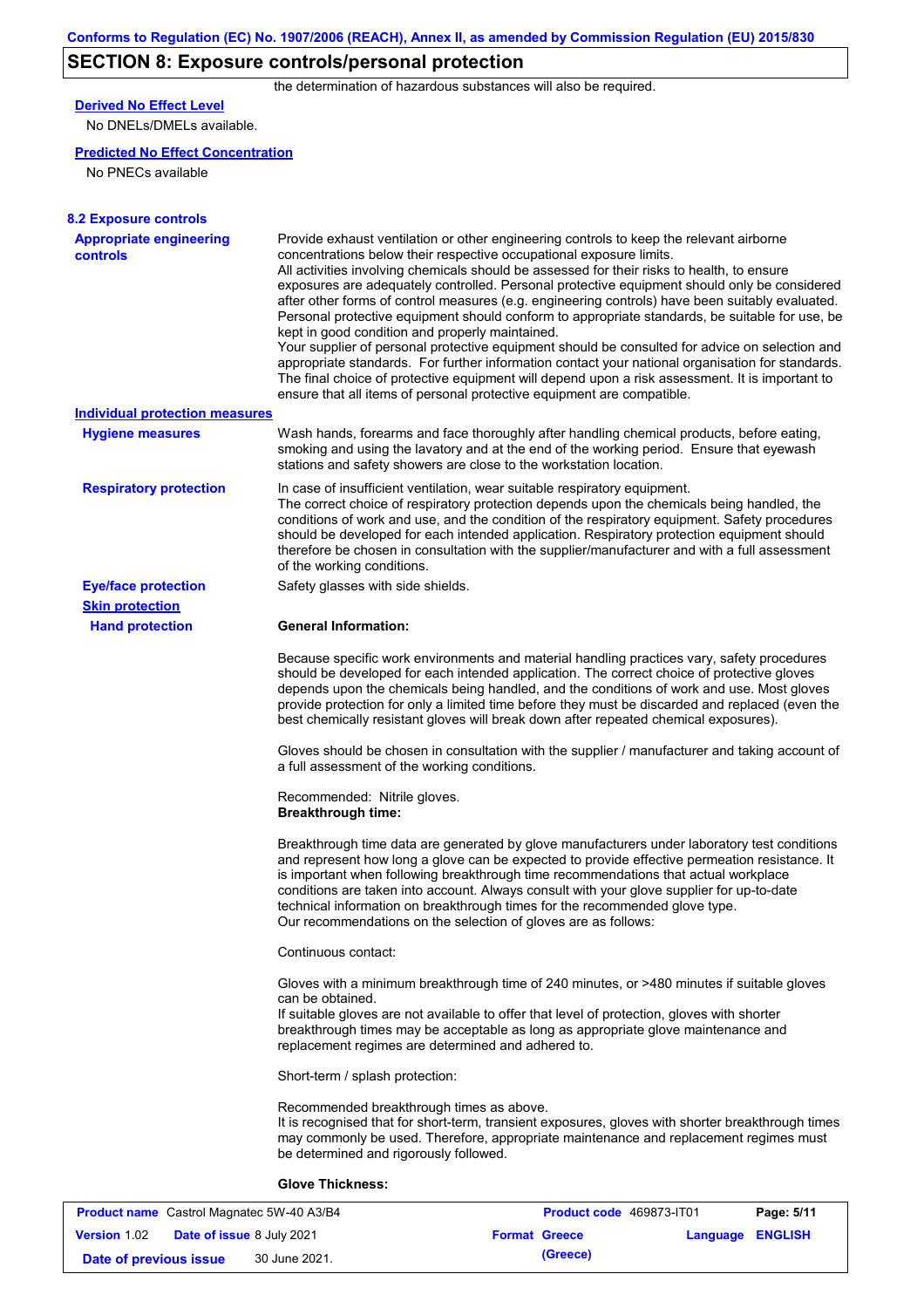# **SECTION 8: Exposure controls/personal protection**

|                                                  | For general applications, we recommend gloves with a thickness typically greater than 0.35 mm.                                                                                                                                                                                                                                                                                                                                                                                                                                                                                                                                                                                        |
|--------------------------------------------------|---------------------------------------------------------------------------------------------------------------------------------------------------------------------------------------------------------------------------------------------------------------------------------------------------------------------------------------------------------------------------------------------------------------------------------------------------------------------------------------------------------------------------------------------------------------------------------------------------------------------------------------------------------------------------------------|
|                                                  | It should be emphasised that glove thickness is not necessarily a good predictor of glove<br>resistance to a specific chemical, as the permeation efficiency of the glove will be dependent<br>on the exact composition of the glove material. Therefore, glove selection should also be based<br>on consideration of the task requirements and knowledge of breakthrough times.<br>Glove thickness may also vary depending on the glove manufacturer, the glove type and the<br>glove model. Therefore, the manufacturers' technical data should always be taken into account<br>to ensure selection of the most appropriate glove for the task.                                     |
|                                                  | Note: Depending on the activity being conducted, gloves of varying thickness may be required<br>for specific tasks. For example:                                                                                                                                                                                                                                                                                                                                                                                                                                                                                                                                                      |
|                                                  | • Thinner gloves (down to 0.1 mm or less) may be required where a high degree of manual<br>dexterity is needed. However, these gloves are only likely to give short duration protection and<br>would normally be just for single use applications, then disposed of.                                                                                                                                                                                                                                                                                                                                                                                                                  |
|                                                  | • Thicker gloves (up to 3 mm or more) may be required where there is a mechanical (as well<br>as a chemical) risk i.e. where there is abrasion or puncture potential.                                                                                                                                                                                                                                                                                                                                                                                                                                                                                                                 |
| <b>Skin and body</b>                             | Use of protective clothing is good industrial practice.<br>Personal protective equipment for the body should be selected based on the task being<br>performed and the risks involved and should be approved by a specialist before handling this<br>product.<br>Cotton or polyester/cotton overalls will only provide protection against light superficial<br>contamination that will not soak through to the skin. Overalls should be laundered on a regular<br>basis. When the risk of skin exposure is high (e.g. when cleaning up spillages or if there is a<br>risk of splashing) then chemical resistant aprons and/or impervious chemical suits and boots<br>will be required. |
| <b>Refer to standards:</b>                       | Respiratory protection: EN 529<br>Gloves: EN 420, EN 374<br>Eye protection: EN 166<br>Filtering half-mask: EN 149<br>Filtering half-mask with valve: EN 405<br>Half-mask: EN 140 plus filter<br>Full-face mask: EN 136 plus filter<br>Particulate filters: EN 143<br>Gas/combined filters: EN 14387                                                                                                                                                                                                                                                                                                                                                                                   |
| <b>Environmental exposure</b><br><b>controls</b> | Emissions from ventilation or work process equipment should be checked to ensure they<br>comply with the requirements of environmental protection legislation. In some cases, fume<br>scrubbers, filters or engineering modifications to the process equipment will be necessary to<br>reduce emissions to acceptable levels.                                                                                                                                                                                                                                                                                                                                                         |

## **SECTION 9: Physical and chemical properties**

**9.1 Information on basic physical and chemical properties**

| <b>Appearance</b>                                      |                                               |                                  |                |
|--------------------------------------------------------|-----------------------------------------------|----------------------------------|----------------|
| <b>Physical state</b>                                  | Liquid.                                       |                                  |                |
| <b>Colour</b>                                          | Amber.                                        |                                  |                |
| <b>Odour</b>                                           | Not available.                                |                                  |                |
| <b>Odour threshold</b>                                 | Not available.                                |                                  |                |
| pH                                                     | Not applicable.                               |                                  |                |
| <b>Melting point/freezing point</b>                    | Not available.                                |                                  |                |
| Initial boiling point and boiling<br>range             | Not available.                                |                                  |                |
| <b>Pour point</b>                                      | -42 $\degree$ C                               |                                  |                |
| <b>Flash point</b>                                     | Closed cup: 203°C (397.4°F) [Pensky-Martens.] |                                  |                |
| <b>Evaporation rate</b>                                | Not available.                                |                                  |                |
| <b>Flammability (solid, gas)</b>                       | Not available.                                |                                  |                |
| <b>Upper/lower flammability or</b><br>explosive limits | Not available.                                |                                  |                |
| <b>Vapour pressure</b>                                 | Not available.                                |                                  |                |
| <b>Vapour density</b>                                  | Not available.                                |                                  |                |
| <b>Relative density</b>                                | Not available.                                |                                  |                |
| <b>Product name</b> Castrol Magnatec 5W-40 A3/B4       |                                               | Product code 469873-IT01         | Page: 6/11     |
| Version 1.02<br>Date of issue 8 July 2021              |                                               | <b>Format Greece</b><br>Language | <b>ENGLISH</b> |
| Date of previous issue                                 | 30 June 2021.                                 | (Greece)                         |                |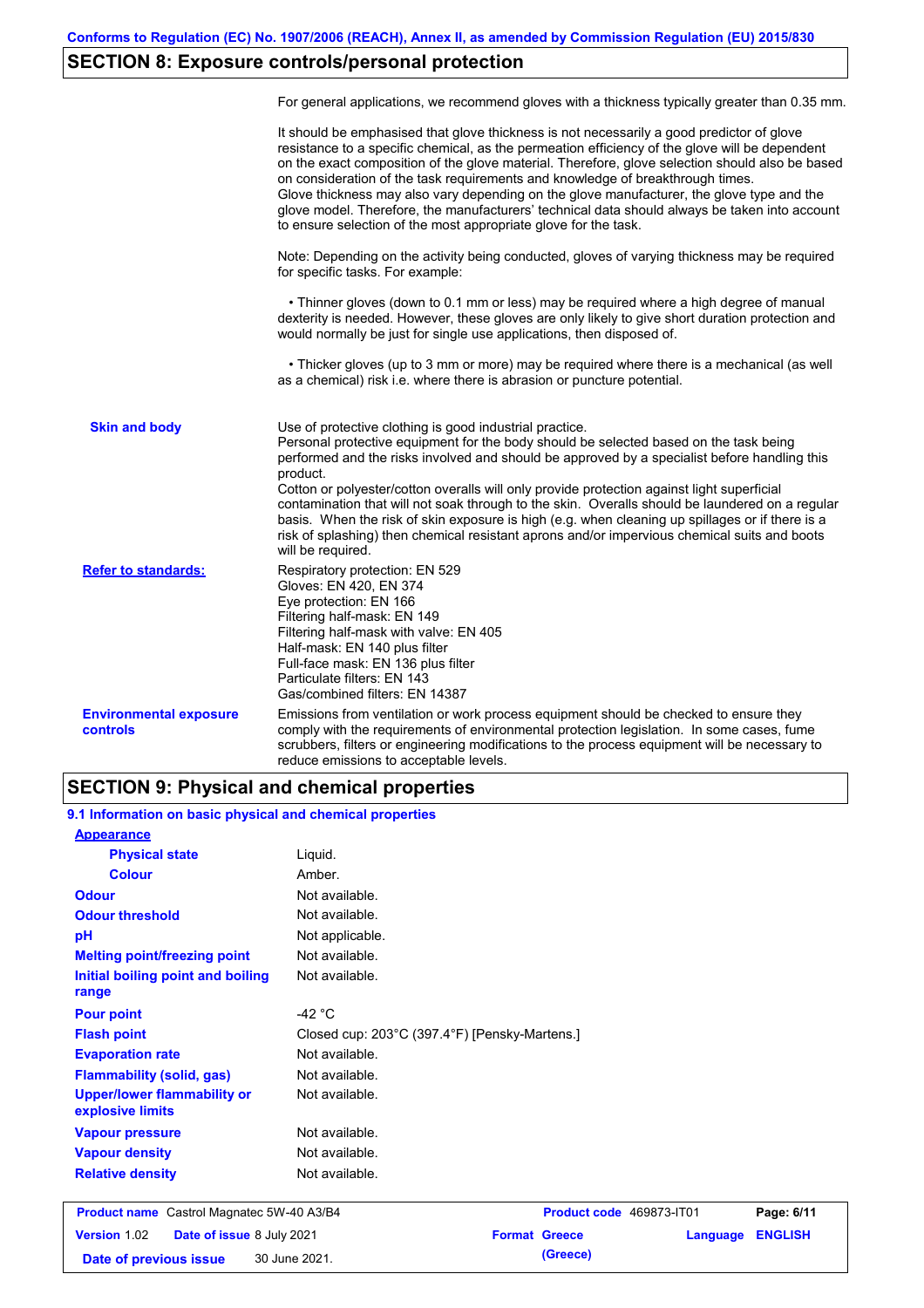# **SECTION 9: Physical and chemical properties**

| <b>Density</b>                                    | <1000 kg/m <sup>3</sup> (<1 g/cm <sup>3</sup> ) at 20 <sup>°</sup> C                                                                   |
|---------------------------------------------------|----------------------------------------------------------------------------------------------------------------------------------------|
| <b>Solubility(ies)</b>                            | insoluble in water.                                                                                                                    |
| <b>Partition coefficient: n-octanol/</b><br>water | Not available.                                                                                                                         |
| <b>Auto-ignition temperature</b>                  | Not available.                                                                                                                         |
| <b>Decomposition temperature</b>                  | Not available.                                                                                                                         |
| <b>Viscosity</b>                                  | Kinematic: 86 mm <sup>2</sup> /s (86 cSt) at $40^{\circ}$ C<br>Kinematic: 13.5 to 16.2 mm <sup>2</sup> /s (13.5 to 16.2 cSt) at 100 °C |
| <b>Explosive properties</b>                       | Not available.                                                                                                                         |
| <b>Oxidising properties</b>                       | Not available.                                                                                                                         |
|                                                   |                                                                                                                                        |

### **9.2 Other information**

No additional information.

| <b>SECTION 10: Stability and reactivity</b>       |                                                                                                                                                                         |
|---------------------------------------------------|-------------------------------------------------------------------------------------------------------------------------------------------------------------------------|
| <b>10.1 Reactivity</b>                            | No specific test data available for this product. Refer to Conditions to avoid and Incompatible<br>materials for additional information.                                |
| <b>10.2 Chemical stability</b>                    | The product is stable.                                                                                                                                                  |
| <b>10.3 Possibility of</b><br>hazardous reactions | Under normal conditions of storage and use, hazardous reactions will not occur.<br>Under normal conditions of storage and use, hazardous polymerisation will not occur. |
| <b>10.4 Conditions to avoid</b>                   | Avoid all possible sources of ignition (spark or flame).                                                                                                                |
| <b>10.5 Incompatible materials</b>                | Reactive or incompatible with the following materials: oxidising materials.                                                                                             |
| <b>10.6 Hazardous</b><br>decomposition products   | Under normal conditions of storage and use, hazardous decomposition products should not be<br>produced.                                                                 |

# **SECTION 11: Toxicological information**

| 11.1 Information on toxicological effects                                    |                                                                                                                   |  |  |
|------------------------------------------------------------------------------|-------------------------------------------------------------------------------------------------------------------|--|--|
| <b>Acute toxicity estimates</b>                                              |                                                                                                                   |  |  |
| Not available.                                                               |                                                                                                                   |  |  |
| <b>Information on likely</b>                                                 | Routes of entry anticipated: Dermal, Inhalation.                                                                  |  |  |
| routes of exposure                                                           |                                                                                                                   |  |  |
| <b>Potential acute health effects</b>                                        |                                                                                                                   |  |  |
| <b>Inhalation</b>                                                            | Vapour inhalation under ambient conditions is not normally a problem due to low vapour<br>pressure.               |  |  |
| <b>Ingestion</b>                                                             | No known significant effects or critical hazards.                                                                 |  |  |
| <b>Skin contact</b>                                                          | Defatting to the skin. May cause skin dryness and irritation.                                                     |  |  |
| <b>Eye contact</b>                                                           | No known significant effects or critical hazards.                                                                 |  |  |
| Symptoms related to the physical, chemical and toxicological characteristics |                                                                                                                   |  |  |
| <b>Inhalation</b>                                                            | No specific data.                                                                                                 |  |  |
| <b>Ingestion</b>                                                             | No specific data.                                                                                                 |  |  |
| <b>Skin contact</b>                                                          | Adverse symptoms may include the following:                                                                       |  |  |
|                                                                              | irritation                                                                                                        |  |  |
|                                                                              | dryness<br>cracking                                                                                               |  |  |
| <b>Eye contact</b>                                                           | No specific data.                                                                                                 |  |  |
|                                                                              | Delayed and immediate effects as well as chronic effects from short and long-term exposure                        |  |  |
| <b>Inhalation</b>                                                            | Overexposure to the inhalation of airborne droplets or aerosols may cause irritation of the<br>respiratory tract. |  |  |
| <b>Ingestion</b>                                                             | Ingestion of large quantities may cause nausea and diarrhoea.                                                     |  |  |
| <b>Skin contact</b>                                                          | Prolonged or repeated contact can defat the skin and lead to irritation and/or dermatitis.                        |  |  |
| <b>Eye contact</b>                                                           | Potential risk of transient stinging or redness if accidental eye contact occurs.                                 |  |  |
| <b>Potential chronic health effects</b>                                      |                                                                                                                   |  |  |
|                                                                              |                                                                                                                   |  |  |

| <b>Product name</b> Castrol Magnatec 5W-40 A3/B4 |                                  |               | Product code 469873-IT01 | Page: 7/11           |                         |  |
|--------------------------------------------------|----------------------------------|---------------|--------------------------|----------------------|-------------------------|--|
| <b>Version 1.02</b>                              | <b>Date of issue 8 July 2021</b> |               |                          | <b>Format Greece</b> | <b>Language ENGLISH</b> |  |
| Date of previous issue                           |                                  | 30 June 2021. |                          | (Greece)             |                         |  |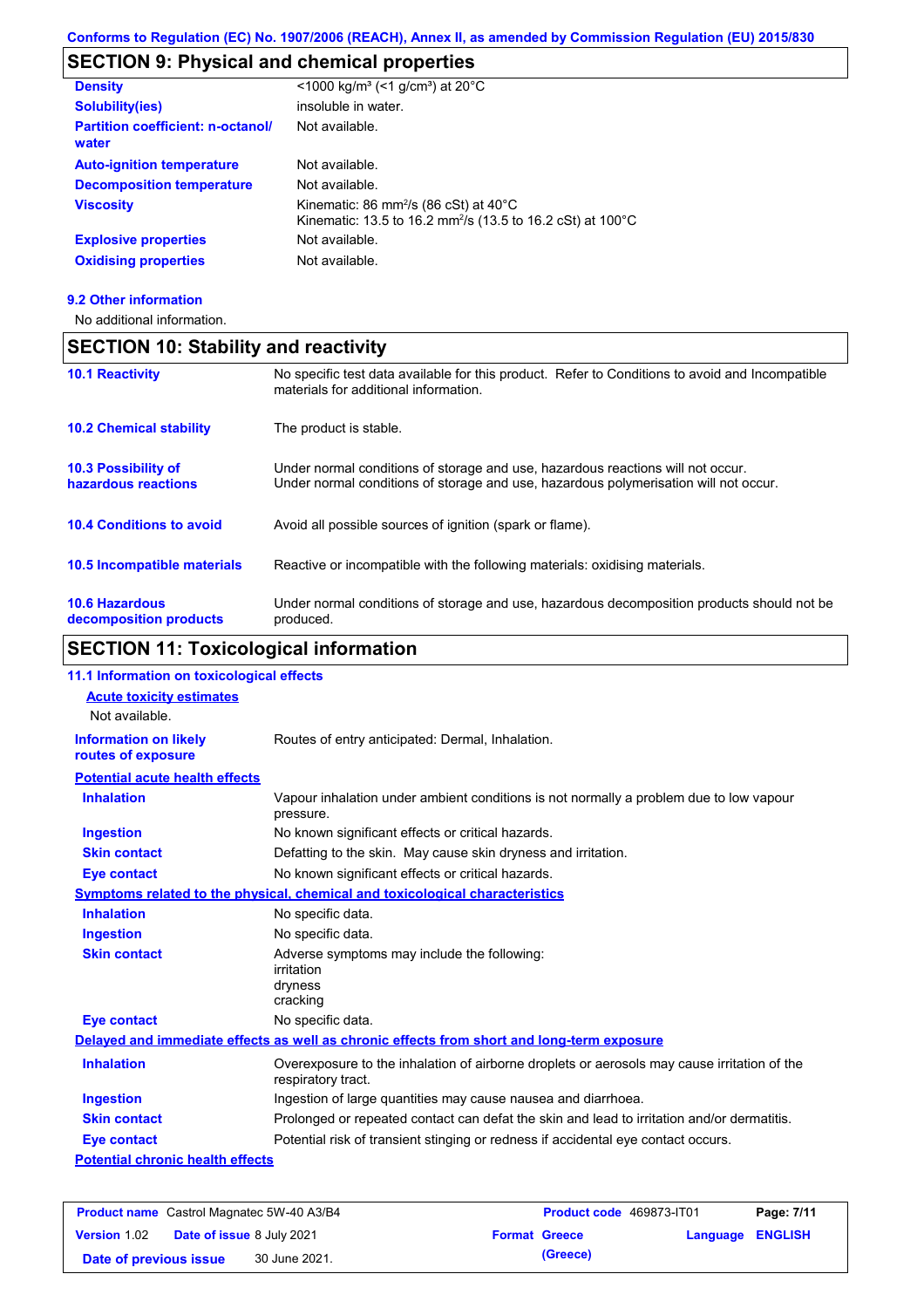# **SECTION 11: Toxicological information**

| General                      | USED ENGINE OILS                                                                                                                                                                                                                                                                                                                                                                     |
|------------------------------|--------------------------------------------------------------------------------------------------------------------------------------------------------------------------------------------------------------------------------------------------------------------------------------------------------------------------------------------------------------------------------------|
|                              | Combustion products resulting from the operation of internal combustion engines contaminate<br>engine oils during use. Used engine oil may contain hazardous components which have the<br>potential to cause skin cancer. Frequent or prolonged contact with all types and makes of used<br>engine oil must therefore be avoided and a high standard of personal hygiene maintained. |
| <b>Carcinogenicity</b>       | No known significant effects or critical hazards.                                                                                                                                                                                                                                                                                                                                    |
| <b>Mutagenicity</b>          | No known significant effects or critical hazards.                                                                                                                                                                                                                                                                                                                                    |
| <b>Developmental effects</b> | No known significant effects or critical hazards.                                                                                                                                                                                                                                                                                                                                    |
| <b>Fertility effects</b>     | No known significant effects or critical hazards.                                                                                                                                                                                                                                                                                                                                    |

## **SECTION 12: Ecological information**

### **12.1 Toxicity**

**Environmental hazards** Not classified as dangerous

### **12.2 Persistence and degradability**

Not expected to be rapidly degradable.

### **12.3 Bioaccumulative potential**

This product is not expected to bioaccumulate through food chains in the environment.

| <b>12.4 Mobility in soil</b>                            |                                                                      |
|---------------------------------------------------------|----------------------------------------------------------------------|
| <b>Soil/water partition</b><br><b>coefficient (Koc)</b> | Not available.                                                       |
| <b>Mobility</b>                                         | Spillages may penetrate the soil causing ground water contamination. |

### **12.5 Results of PBT and vPvB assessment**

Product does not meet the criteria for PBT or vPvB according to Regulation (EC) No. 1907/2006, Annex XIII.

| 12.6 Other adverse effects          |                     |
|-------------------------------------|---------------------|
| <b>Other ecological information</b> | Spills may form a f |

Spills may form a film on water surfaces causing physical damage to organisms. Oxygen transfer could also be impaired.

### **SECTION 13: Disposal considerations**

### **13.1 Waste treatment methods**

**Methods of disposal**

### **Product**

Where possible, arrange for product to be recycled. Dispose of via an authorised person/ licensed waste disposal contractor in accordance with local regulations.

### **Hazardous waste** Yes.

| European waste catalogue (EWC) |
|--------------------------------|
|--------------------------------|

| Waste code                                                                                                                  | <b>Waste designation</b>                |
|-----------------------------------------------------------------------------------------------------------------------------|-----------------------------------------|
| 13 02 08*                                                                                                                   | other engine, gear and lubricating oils |
| However, deviation from the intended use and/or the presence of any potential contaminants may require an alternative waste |                                         |

disposal code to be assigned by the end user.

| <b>Packaging</b>           |                                                                                                                                                                                                                                         |
|----------------------------|-----------------------------------------------------------------------------------------------------------------------------------------------------------------------------------------------------------------------------------------|
| <b>Methods of disposal</b> | Where possible, arrange for product to be recycled. Dispose of via an authorised person/<br>licensed waste disposal contractor in accordance with local regulations.                                                                    |
| <b>Special precautions</b> | This material and its container must be disposed of in a safe way. Empty containers or liners<br>may retain some product residues. Avoid dispersal of spilt material and runoff and contact with<br>soil, waterways, drains and sewers. |
| <b>References</b>          | Commission 2014/955/EU<br>Directive 2008/98/EC                                                                                                                                                                                          |

## **SECTION 14: Transport information**

| <b>Product name</b> Castrol Magnatec 5W-40 A3/B4 |                                  | Product code 469873-IT01 |                      | Page: 8/11              |  |
|--------------------------------------------------|----------------------------------|--------------------------|----------------------|-------------------------|--|
| <b>Version 1.02</b>                              | <b>Date of issue 8 July 2021</b> |                          | <b>Format Greece</b> | <b>Language ENGLISH</b> |  |
| Date of previous issue                           | 30 June 2021.                    |                          | (Greece)             |                         |  |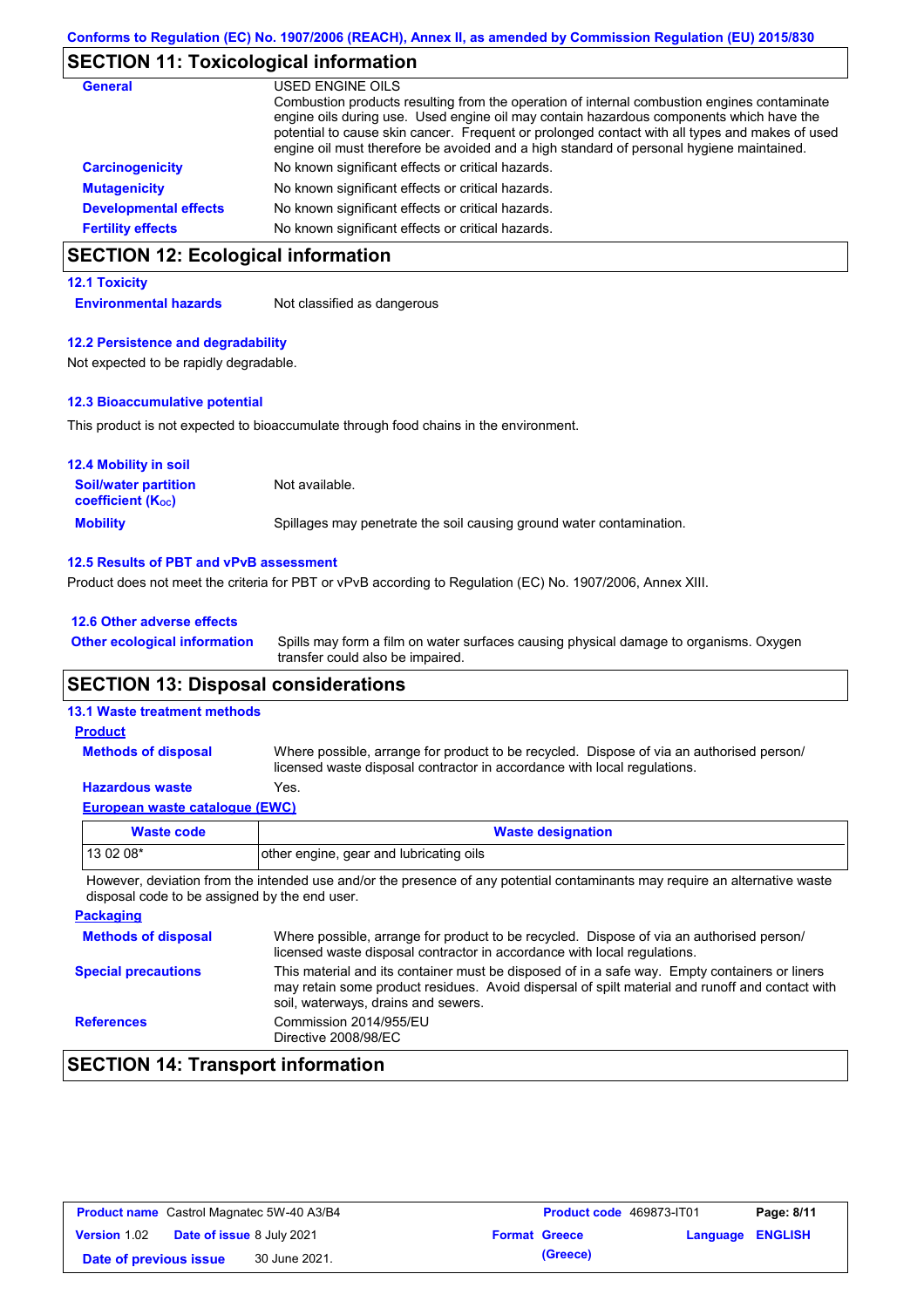## **SECTION 14: Transport information**

|                                           | <b>ADR/RID</b> | <b>ADN</b>     | <b>IMDG</b>    | <b>IATA</b>    |
|-------------------------------------------|----------------|----------------|----------------|----------------|
| 14.1 UN number                            | Not regulated. | Not regulated. | Not regulated. | Not regulated. |
| 14.2 UN proper<br>shipping name           |                |                |                |                |
| <b>14.3 Transport</b><br>hazard class(es) |                |                | ۰              |                |
| 14.4 Packing<br>group                     |                |                |                |                |
| 14.5<br><b>Environmental</b><br>hazards   | No.            | No.            | No.            | INo.           |
| <b>Additional</b><br>information          |                |                |                |                |

**14.6 Special precautions for user** Not available.

**14.7 Transport in bulk according to IMO instruments**

Not available.

## **SECTION 15: Regulatory information**

**Other regulations REACH Status** The company, as identified in Section 1, sells this product in the EU in compliance with the current requirements of REACH. **15.1 Safety, health and environmental regulations/legislation specific for the substance or mixture EU Regulation (EC) No. 1907/2006 (REACH) Annex XIV - List of substances subject to authorisation Substances of very high concern** None of the components are listed. At least one component is not listed. All components are listed or exempted. All components are listed or exempted. At least one component is not listed. All components are active or exempted. All components are listed or exempted. At least one component is not listed. **United States inventory (TSCA 8b) Australia inventory (AICS) Canada inventory China inventory (IECSC) Japan inventory (ENCS) Korea inventory (KECI) Philippines inventory (PICCS) Taiwan Chemical Substances Inventory (TCSI)** All components are listed or exempted. **Ozone depleting substances (1005/2009/EU)** Not listed. **Prior Informed Consent (PIC) (649/2012/EU)** None of the components are listed. **Annex XIV EU Regulation (EC) No. 1907/2006 (REACH) Annex XVII - Restrictions on the manufacture, placing on the market and use of certain dangerous substances, mixtures and articles** Not applicable.

|                        |                                  | <b>Product name</b> Castrol Magnatec 5W-40 A3/B4 | Product code 469873-IT01 |                         | Page: 9/11 |
|------------------------|----------------------------------|--------------------------------------------------|--------------------------|-------------------------|------------|
| <b>Version 1.02</b>    | <b>Date of issue 8 July 2021</b> |                                                  | <b>Format Greece</b>     | <b>Language ENGLISH</b> |            |
| Date of previous issue |                                  | 30 June 2021.                                    | (Greece)                 |                         |            |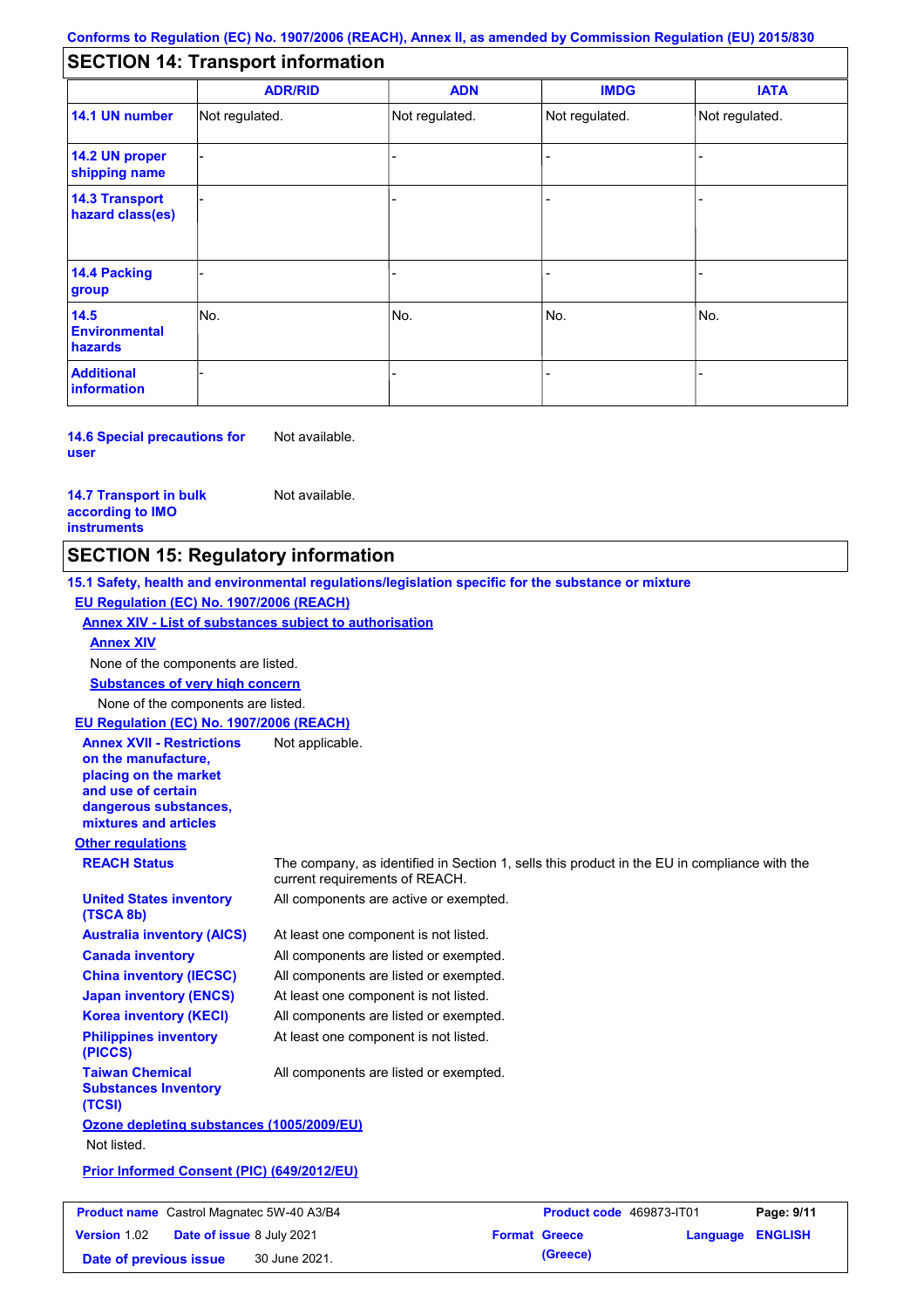# **SECTION 15: Regulatory information**

Not listed.

**EU - Water framework directive - Priority substances**

None of the components are listed.

### **Seveso Directive**

This product is not controlled under the Seveso Directive.

| <b>15.2 Chemical safety</b> | A Chemical Safety Assessment has been carried out for one or more of the substances within  |
|-----------------------------|---------------------------------------------------------------------------------------------|
| assessment                  | this mixture. A Chemical Safety Assessment has not been carried out for the mixture itself. |

## **SECTION 16: Other information**

| <b>Abbreviations and acronyms</b> | ADN = European Provisions concerning the International Carriage of Dangerous Goods by                           |  |  |
|-----------------------------------|-----------------------------------------------------------------------------------------------------------------|--|--|
|                                   | Inland Waterway<br>ADR = The European Agreement concerning the International Carriage of Dangerous Goods by     |  |  |
|                                   | Road                                                                                                            |  |  |
|                                   | $ATE = Acute Toxicity Estimate$                                                                                 |  |  |
|                                   | BCF = Bioconcentration Factor                                                                                   |  |  |
|                                   | CAS = Chemical Abstracts Service                                                                                |  |  |
|                                   | CLP = Classification, Labelling and Packaging Regulation [Regulation (EC) No. 1272/2008]                        |  |  |
|                                   | CSA = Chemical Safety Assessment                                                                                |  |  |
|                                   | CSR = Chemical Safety Report                                                                                    |  |  |
|                                   | DMEL = Derived Minimal Effect Level                                                                             |  |  |
|                                   | DNEL = Derived No Effect Level                                                                                  |  |  |
|                                   | EINECS = European Inventory of Existing Commercial chemical Substances                                          |  |  |
|                                   | ES = Exposure Scenario                                                                                          |  |  |
|                                   | EUH statement = CLP-specific Hazard statement                                                                   |  |  |
|                                   | EWC = European Waste Catalogue<br>GHS = Globally Harmonized System of Classification and Labelling of Chemicals |  |  |
|                                   | IATA = International Air Transport Association                                                                  |  |  |
|                                   | IBC = Intermediate Bulk Container                                                                               |  |  |
|                                   | IMDG = International Maritime Dangerous Goods                                                                   |  |  |
|                                   | LogPow = logarithm of the octanol/water partition coefficient                                                   |  |  |
|                                   | MARPOL = International Convention for the Prevention of Pollution From Ships, 1973 as                           |  |  |
|                                   | modified by the Protocol of 1978. ("Marpol" = marine pollution)                                                 |  |  |
|                                   | OECD = Organisation for Economic Co-operation and Development                                                   |  |  |
|                                   | PBT = Persistent, Bioaccumulative and Toxic                                                                     |  |  |
|                                   | PNEC = Predicted No Effect Concentration                                                                        |  |  |
|                                   | REACH = Registration, Evaluation, Authorisation and Restriction of Chemicals Regulation                         |  |  |
|                                   | [Regulation (EC) No. 1907/2006]                                                                                 |  |  |
|                                   | RID = The Regulations concerning the International Carriage of Dangerous Goods by Rail                          |  |  |
|                                   | <b>RRN = REACH Registration Number</b>                                                                          |  |  |
|                                   | SADT = Self-Accelerating Decomposition Temperature                                                              |  |  |
|                                   | SVHC = Substances of Very High Concern<br>STOT-RE = Specific Target Organ Toxicity - Repeated Exposure          |  |  |
|                                   | STOT-SE = Specific Target Organ Toxicity - Single Exposure                                                      |  |  |
|                                   | TWA = Time weighted average                                                                                     |  |  |
|                                   | $UN = United Nations$                                                                                           |  |  |
|                                   | UVCB = Complex hydrocarbon substance                                                                            |  |  |
|                                   | VOC = Volatile Organic Compound                                                                                 |  |  |
|                                   | vPvB = Very Persistent and Very Bioaccumulative                                                                 |  |  |
|                                   | Varies = may contain one or more of the following 64741-88-4 / RRN 01-2119488706-23,                            |  |  |
|                                   | 64741-89-5 / RRN 01-2119487067-30, 64741-95-3 / RRN 01-2119487081-40, 64741-96-4/ RRN                           |  |  |
|                                   | 01-2119483621-38, 64742-01-4 / RRN 01-2119488707-21, 64742-44-5 / RRN                                           |  |  |
|                                   | 01-2119985177-24, 64742-45-6, 64742-52-5 / RRN 01-2119467170-45, 64742-53-6 / RRN                               |  |  |
|                                   | 01-2119480375-34, 64742-54-7 / RRN 01-2119484627-25, 64742-55-8 / RRN                                           |  |  |
|                                   | 01-2119487077-29, 64742-56-9 / RRN 01-2119480132-48, 64742-57-0 / RRN                                           |  |  |
|                                   | 01-2119489287-22, 64742-58-1, 64742-62-7 / RRN 01-2119480472-38, 64742-63-8,                                    |  |  |
|                                   | 64742-65-0 / RRN 01-2119471299-27, 64742-70-7 / RRN 01-2119487080-42, 72623-85-9 /                              |  |  |
|                                   | RRN 01-2119555262-43, 72623-86-0 / RRN 01-2119474878-16, 72623-87-1 / RRN                                       |  |  |
|                                   | 01-2119474889-13                                                                                                |  |  |

**Procedure used to derive the classification according to Regulation (EC) No. 1272/2008 [CLP/GHS]**

| <b>Classification</b>                                                      | <b>Justification</b>                               |
|----------------------------------------------------------------------------|----------------------------------------------------|
| Not classified.                                                            |                                                    |
| <b>Full text of abbreviated H</b><br>H <sub>304</sub><br><b>statements</b> | May be fatal if swallowed and enters airways.      |
| <b>Product name</b> Castrol Magnatec 5W-40 A3/B4                           | Product code 469873-IT01<br>Page: 10/11            |
| <b>Version 1.02</b><br>Date of issue 8 July 2021                           | <b>ENGLISH</b><br><b>Format Greece</b><br>Language |
| 30 June 2021.<br>Date of previous issue                                    | (Greece)                                           |